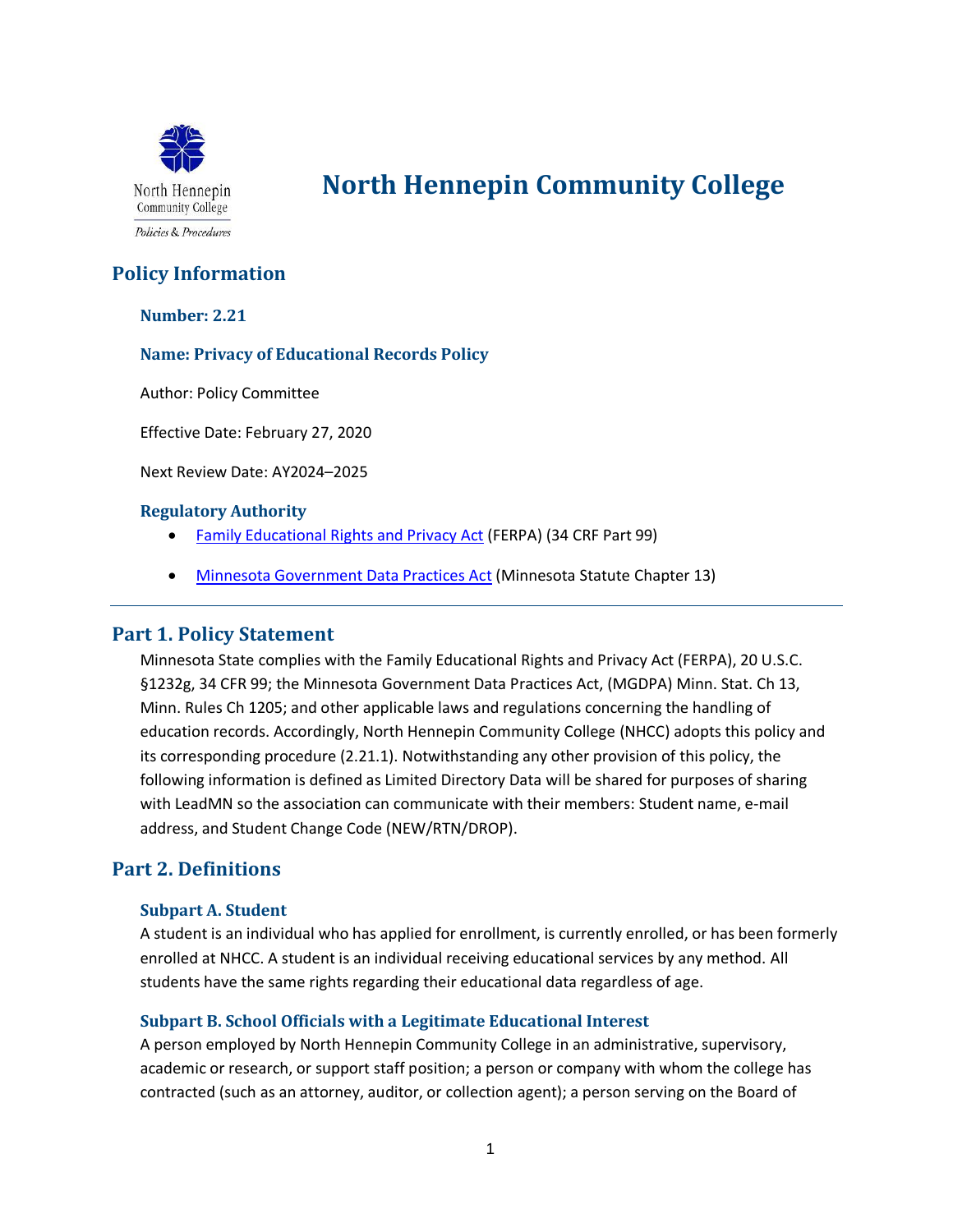Trustees; or a student serving on an official committee, or assisting another school official in performing his or her tasks. A school official has a legitimate educational interest if the official needs to review an education record in order to fulfill his or her professional responsibility. The college will release information in student education records to appropriate school officials when there is a legitimate educational interest.

#### **Subpart C. Educational Data**

Educational data are those records directly related to a student and maintained by North Hennepin Community College. Educational data include, but are not limited to admissions materials, financial aid records, transcripts, class lists, class schedules, graded exams or papers, records of disciplinary proceedings, photographs, work study records and more. Educational records do not include:

- 1. financial records of the student's parents or guardian;
- 2. confidential letters or statements of recommendation placed in education records before January 1, 1975, or after January 1, 1975, if the student waived right of access;
- 3. records of instructional personnel that are kept in the sole possession of the maker and are not accessible or revealed to any other individual except a temporary substitute for the maker and are destroyed at the end of the school year;
- 4. records of law enforcement units (if law enforcement unit is a separate entity and the records are maintained exclusively by and for law enforcement purposes);
- 5. employment records related exclusively to a student's employment capacity (not employment related to status as a student, such as work study) and not available for use for any other purpose;
- 6. medical and psychological treatment records that are maintained solely by the treating professional for treatment purposes;
- 7. records that only contain information about a student after that individual is no longer a student at the institution (alumni data).

#### **Subpart D. Valid Government Identification (ID)**

To receive private educational data or to submit a *Release of Private Educational Data* form, an official government photo ID is required. Accepted official government photo IDs include:

- 1. NHCC Student ID
- 2. State Driver's License
- 3. State ID
- 4. US Passport
- 5. Military ID